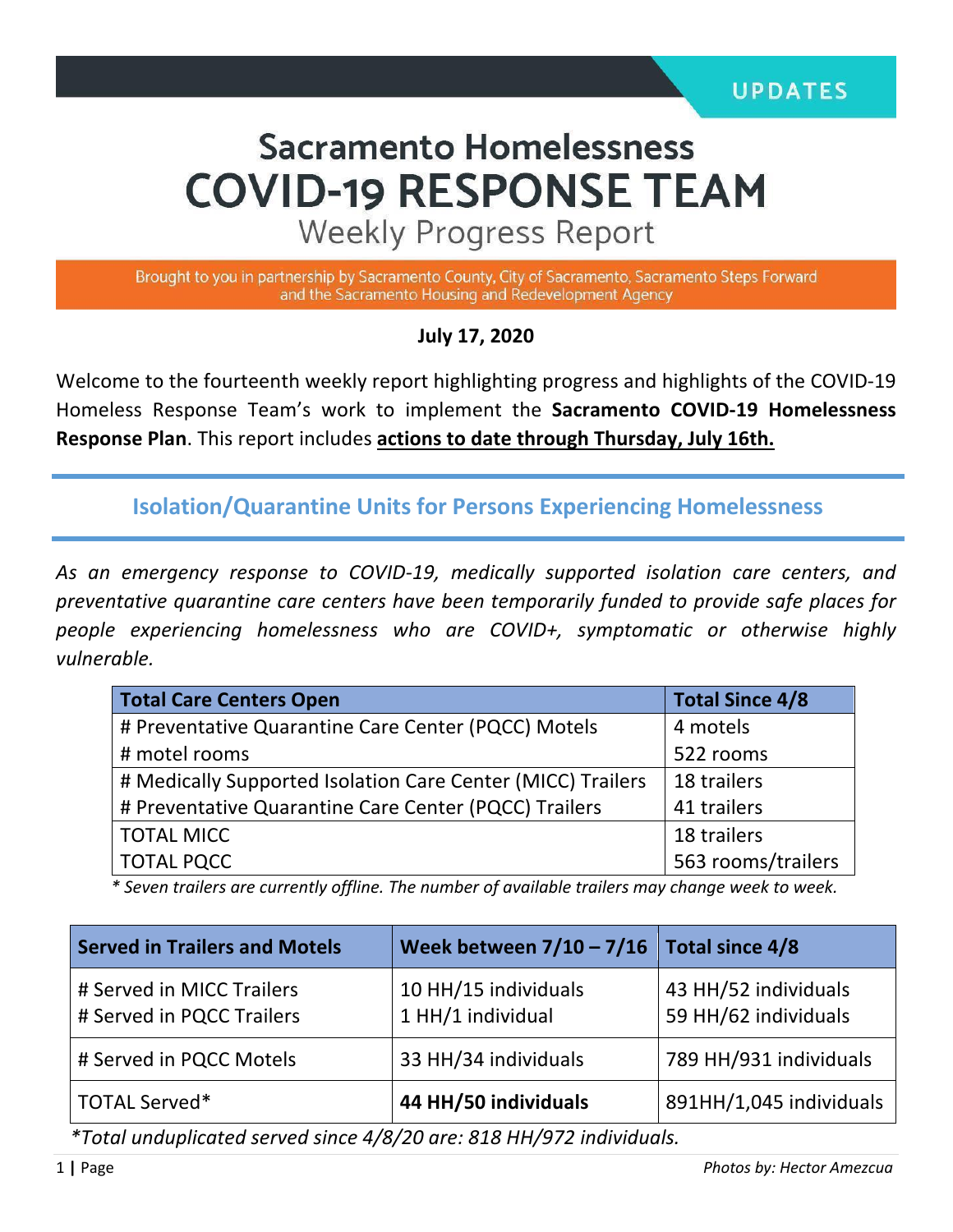- A small number of Registered Nurses from the COVID-19 Medical Assistance and Supply Team (CMAST) remain onsite to support the MICC-trailers and another number have been diverted to PQCC-motels and will provide onsite support to guests 7-days per week.
- Designated referral partners who are referring into the program include hospitals, Federally Qualified Health Clinics (FQHCs), outreach teams, correctional health, emergency shelters, law enforcement and other homeless service providers.



## **Ensuring Safety and Health for Persons Living Outdoors**

*This strategy is focused around providing coordinated support to people who are unsheltered to remain safely in place per CDC guidance to slow the spread of COVID-19.*

| <b>Sanitation Stations</b>  | Total since 4/8 |
|-----------------------------|-----------------|
| <b>Handwashing Stations</b> |                 |
| <b>Toilets</b>              |                 |
| Locations                   |                 |

*\*Placement of stations is dynamic, and equipment may be moved*

| <b>Encampment Activities</b>             | Week between  | Total since 4/8 |
|------------------------------------------|---------------|-----------------|
|                                          | $7/10 - 7/16$ |                 |
| # Meals served through Loaves and Fishes | 1,000         | 14,400          |
| # Meals served by Sacramento Covered     | n/a           | 14,800          |
| # Meals served by volunteer groups*      | n/a           | 16,251          |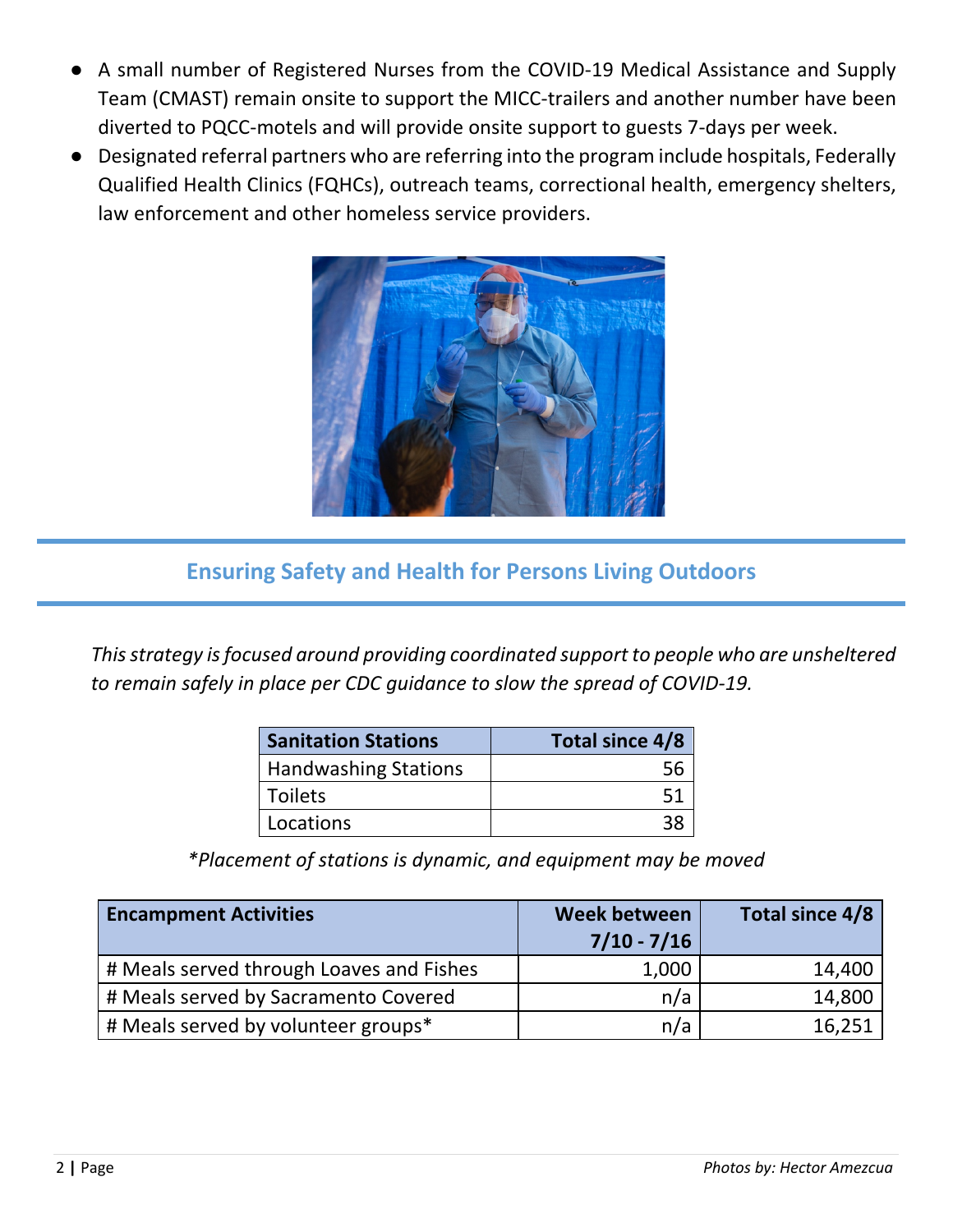| <b>Encampments and Outreach</b>                | <b>Total</b> |
|------------------------------------------------|--------------|
| # Designated Outreach Navigators               | 37           |
| # Encampments Identified with 20+ individuals  | 43           |
| # Encampments Identified with < 20 individuals | 39           |
| <b>TOTAL Encampments Identified</b>            | 87           |

- The Response Team pilot expansion of water bottle delivery to six sites with satellite delivery service completed its seventh week. Approximately 5 pallets of water (288 1-gal. containers/pallet) were distributed this week using this method. Additional methods for providing water continue to be assessed as well.
- \$114,000 in Donate4Sacramento mini-grants have been granted to 25 volunteer and service organizations to distribute meals, sanitation supplies, and survival gear, and to tend to health, transportation, and housing needs. Mini-grants were expended by June 30, 2020. Supplies will continue to be available for volunteer organizations to access and distribute.
- Medical assistance has been provided to 90 encampment areas to date by volunteer medical students from UC Davis Medical School and California Northstate University, local health care providers and a Medical Integrated Health Unit, and by the WellSpace Health Street Nursing program.
- A private provider of trash removal services provides clean-up near sanitation station locations and in areas where food is distributed. This COVID related service augments clean-up occurring by the City and County.
- Servicing of sanitation stations is included with the deployment of the stations and will continue.



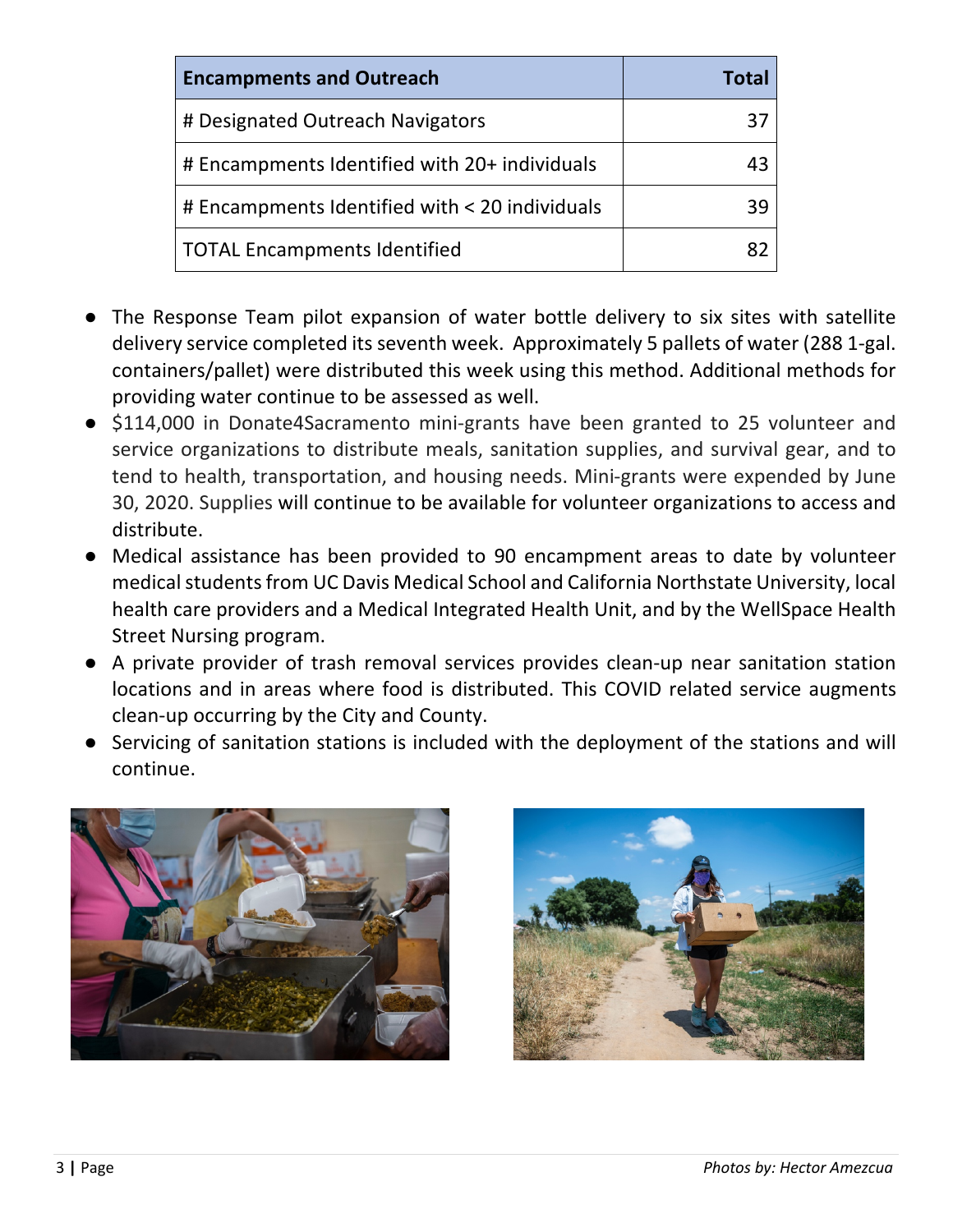### **Keeping Existing Emergency Shelters Safe and Operational**

*This strategy ensures that existing shelters can safely remain open following CDC guidelines, moving vulnerable guests into COVID prevention care centers, and continuing to serve the general homeless populations.* 

- Masks are available to emergency shelters for distribution to shelter clients.
- Elica Health's Health on Wheels mobile clinic continues to visit eight congregate shelters per week to provide primary care, emergency dental services and testing for COVID-19.
- The Nurse Advice Line for shelter staff to access real-time, health services support is as follows: Monday-Friday 9-5PM and Saturday-Sunday 10AM-4PM.
- Held weekly calls with private and publicly funded shelters.

# **COVID Testing**

*County Public Health with medical partners are completing robust COVID testing at shelters, encampments and isolation/quarantine care centers with the goal of being able to do widespread testing to ensure the health and safety of people experiencing homelessness.* 

| <b>Testing Locations</b>                    | <b>Testing Partner</b>                | # Tests<br><b>Administered</b> | <b>Positive</b><br><b>Results</b> | <b>Negative</b><br><b>Results</b> | <b>Pending</b><br><b>Tests</b> |
|---------------------------------------------|---------------------------------------|--------------------------------|-----------------------------------|-----------------------------------|--------------------------------|
| <b>Shelters</b>                             | Elica Health                          | 238                            | $\overline{0}$                    | 238                               |                                |
| Encampments                                 | Joan Viteri<br><b>Memorial Clinic</b> | 97                             | $\overline{0}$                    | 97                                | <sup>0</sup>                   |
| Isolation/Quarantine<br><b>Care Centers</b> | <b>DHS Medical</b><br><b>Staff</b>    | 384                            | $\overline{2}$                    | 382                               |                                |
| <b>Loaves and Fishes</b>                    | <b>DHS Medical</b><br><b>Staff</b>    | 248                            |                                   | 247                               |                                |
| <b>TOTAL TESTS</b>                          |                                       | 967                            | 3                                 | 964                               |                                |

There are no new COVID test results to report on this week. Results will resume when new information is available.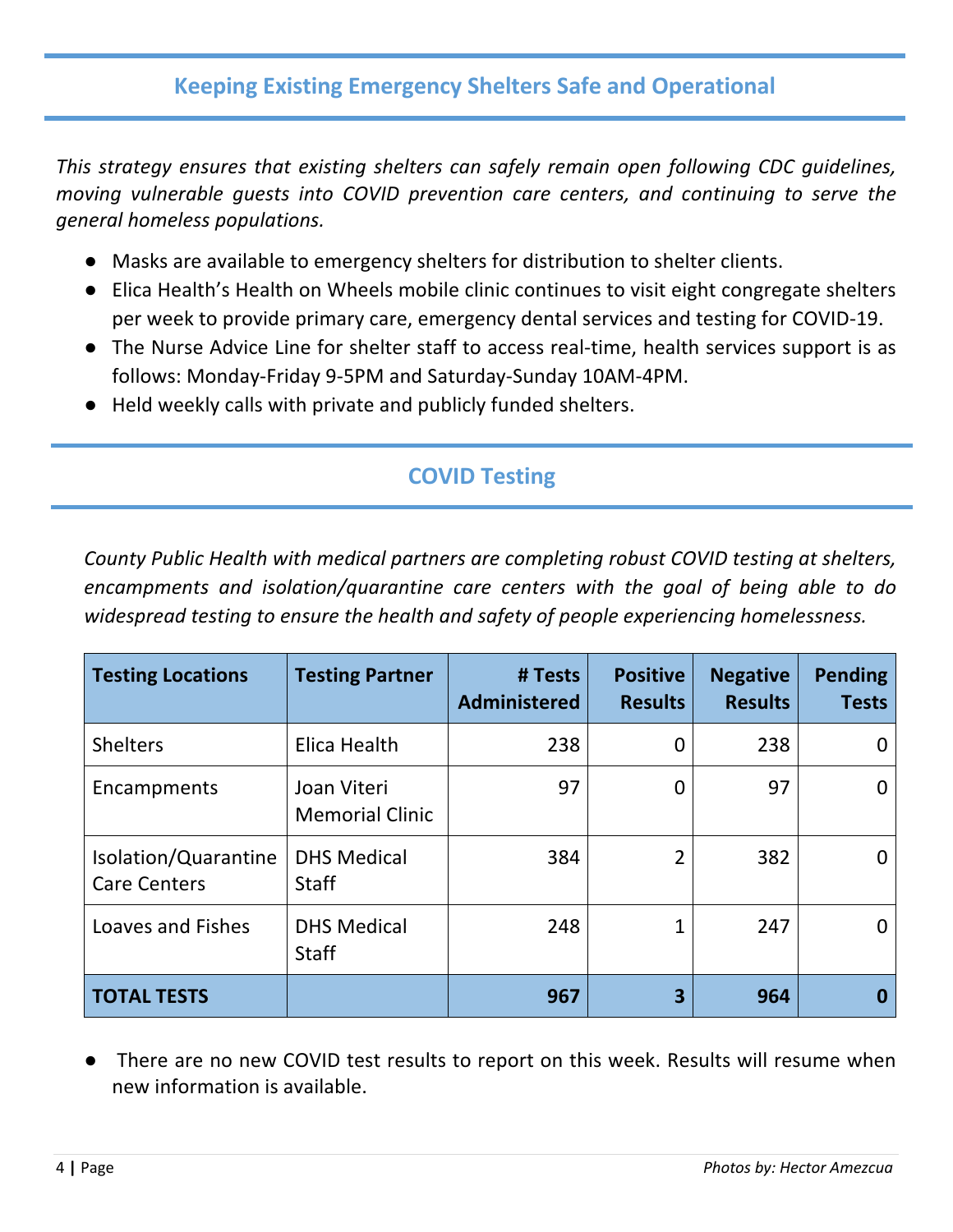- The Department of Health Services provides 200 tests per week to the Joan Viteri Memorial Clinic (JVMC) medical team to test unsheltered people experiencing homelessness. Testing will continue in encampments.
- Testing is a condition of referral into the isolation/quarantine care centers. DHS medical staff will continue to administer tests at those locations to guests.

## **Access to Housing**

The Response Team is accelerating work on strategies to maximize housing placements as persons exit Isolation/Quarantine units and is recommending several actions and strategies to transition up to 500 households into permanent housing stability over the next few months. The re-housing plan was presented to the City/County Continuum of Care Board on July 8, and was approved by the Sacramento County Board of Supervisors on July 14. It is slated to be considered by the Sacramento City Council on July 28.

The proposed redirection changes the following in the current program:

- Reduces the original number of isolation/quarantine rooms from 850 to 600, but extends the duration of the sheltering program through September. The Board of Supervisors discussed extending some facilities through the end of the year due to the current situation with COVID-19.
- The plan seeks to facilitate re-housing and brings new case management services and rehousing assistance to participants.

Re-housing at this scale is challenging and a massive undertaking but will take advantage of both the increased stability of participants now living indoors and the unprecedented local collaboration in the COVID-19 homelessness response. Additionally, Sacramento is one of eight communities in California receiving re-housing technical assistance through the U.S. Department of Housing and Urban Development.

Two strategies have been proposed to meet this goal:

#### **Strategy 1. Re-housing assistance into existing permanent housing:**

- Matching participants to existing re-housing assistance programs, and adjusting prioritization for some of those programs to support this effort (approximately 250 households);
- Expanding the County Flexible Housing Pool (FHP) re-housing program to facilitate approximately 225 housing placements; and
- Funding Room and Board placements, serving approximately 25 households.